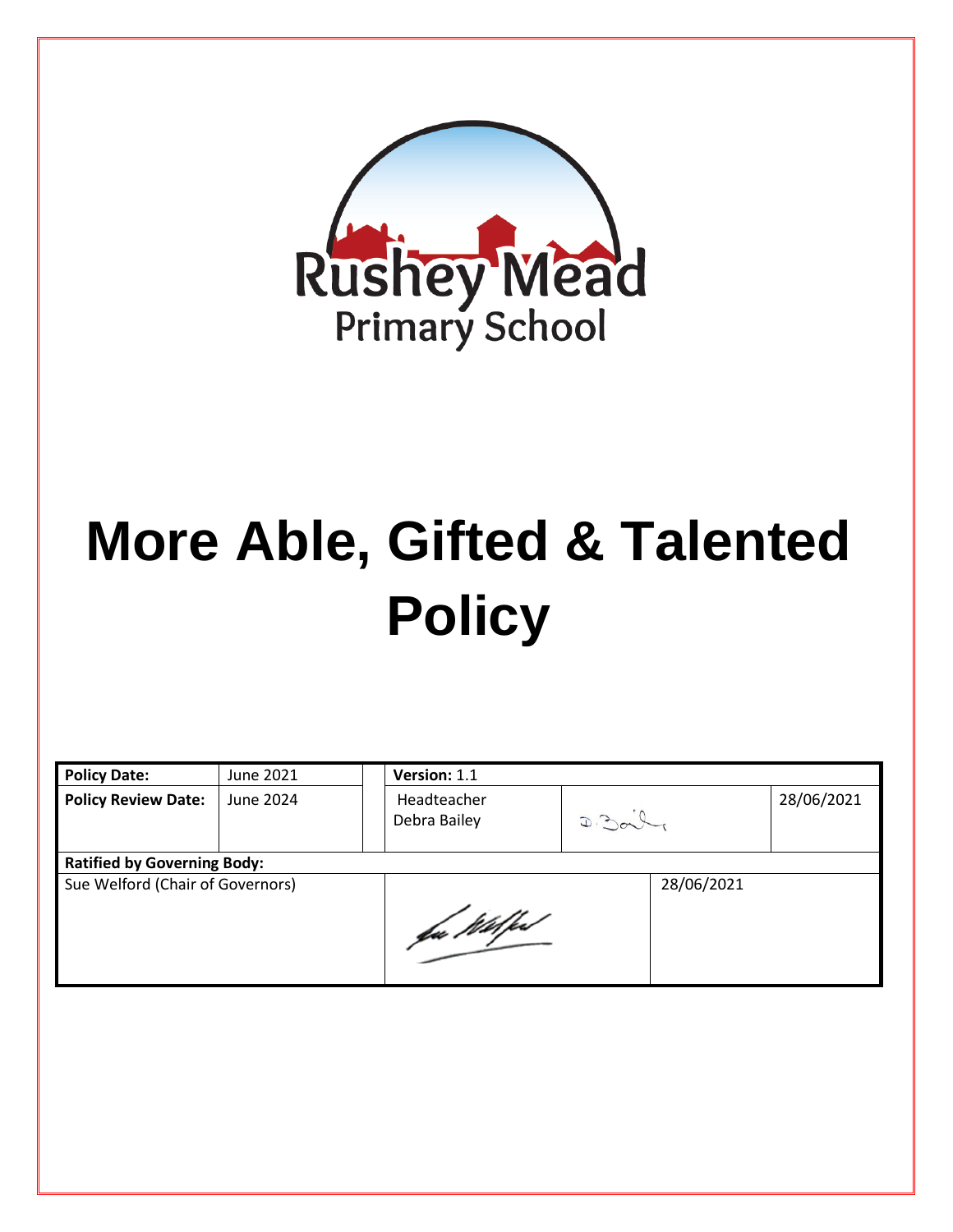#### **Introduction**

**Rushey Mead Primary School welcomes pupils with a wide range of abilities. Each pupil is perceived to be an individual of great value. We strive to provide a secure yet challenging educational environment which will stimulate and broaden the development of all children and enable them to maximise their potential.** 

**This policy outlines the purpose, nature and management of the teaching and learning of more able and gifted and talented pupils at Rushey Mead.** 

#### **Aims**

At Rushey Mead we will aim to work together to meet the special needs of the more able, gifted and talented children in our care in the following ways:

- *Class teachers identify able, gifted and talented children as early as possible in their time at our school.*
- *Class teachers provide the names to be entered on the More Able, Gifted and Talented register.*
- *Class teachers, with the support of the More Able, Gifted and Talented Leader, will assess the needs and abilities of our able, gifted and talented pupils.*
- *Class teachers, plan appropriate differentiation to allow these children to challenge and extend themselves beyond the levels of the highest ability group within the class, through enrichment, extension, opportunities for investigative learning or through the use of higher order thinking and questioning skills.*
- *Parents are informed at Parents' evenings that their child has been identified as more able, gifted and talented and are kept informed of their progress.*
- *Organising attendance at workshops or events led by the Local Authority specifically for gifted and talented children.*

#### **Definitions**

Able describes children with one or more abilities developed to a level significantly ahead of their year group (or with the potential to develop those abilities).

*Gifted* describes learners who have an exceptional ability to excel academically in one or more subjects such as English, drama, technology etc.

*Talented* describes learners who have the ability to excel in practical skills such as sport, leadership or artistic performance.

The school's Single Equality Policy will ensure that every child is considered irrespective of race, disability, religion or belief.

# **The Role of the Able, Gifted and Talented Leader**

The More-Able, Gifted and Talented leader will aim to lead initiatives to meet the needs of the able, gifted and talented pupils within the school. Some of this time allocation is used to extend the skills in a particular field and support staff in their identification and monitoring of able, gifted and talented pupils, keeping up to date with information about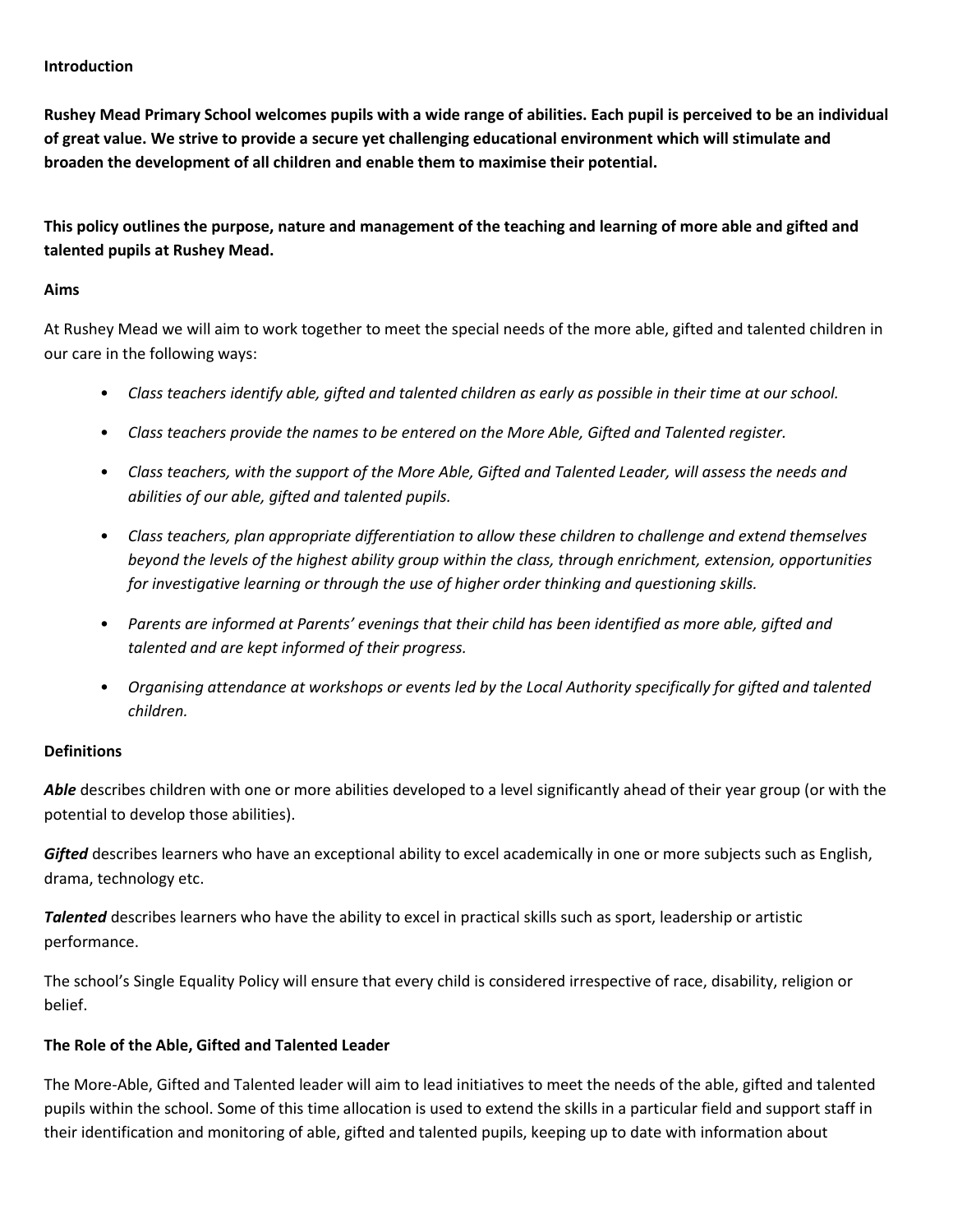resources and services, sharing this information with colleagues and compiling and updating the more-able, gifted and talented register.

A crucial part of this role is to analysis progress and work with the SMT/SLT (Senior Management Team / Senior Leadership Team) to adjust provision to meet changing needs.

# **Identification**

A variety of methods will be used to identify more-able, gifted and talented children, including:

- *Teacher observation, assessment and nomination;*
- *Testing and tracking (results of national curriculum tests, school spelling and reading tests, Foundation Stage Profile, etc.). Standardised tests. It is worth noting that testing is a measure of achievement rather than potential. However, it is a useful way of comparing children's performance with those of a similar age and identifying those pupils whose high achievement demonstrates high ability.*
- *Evidence from other sources (parents, outside providers, observations of other colleagues - special educational needs co-ordinator, teaching assistants, etc.).*
- *Discussions with parents, both when the child starts school and at any later date; \* When we or parents suspect the child has some exceptional ability. This may take the form of high levels of attainment in the curriculum or in particular skills or aspects of a subject.*
- *Use of the expertise of the More Able, Gifted and Talented leader in supporting the judgement of the teacher and involvement of outside expertise such as Educational Psychologists, Autism Outreach or Curriculum Advisors.*
- *Children's work. The ability of some able children is identifiable through the quality of their work or response to activities.*

# In the classroom, teachers use a range of strategies designed to meet the needs of more able, gifted and talented *students including:*

- *Providing open-ended tasks and extension through questioning.*
- *Setting more detailed and complex tasks.*
- *Using varied and flexible groupings within the classroom sometimes mixed ability, sometimes similar ability. This could be done through Able, gifted and talented children working with less able children gives the former the opportunity to explain concepts and key learning to their peers, which is very powerful for both parties.*
- *Giving more able, gifted and talented children opportunities for leadership.*
- *Encouraging able, gifted and talented children to stretch themselves in areas where they are less confident so that they take risks, experience setbacks and have opportunities to deal with failure appropriately.*

#### **Enrichment and Extension:**

• *Enrichment involves tasks which broaden the child's skills and understanding. Extension involves tasks that increase the depth of study in a specific area.* 

#### *More able, gifted and talented pupils are encouraged to:*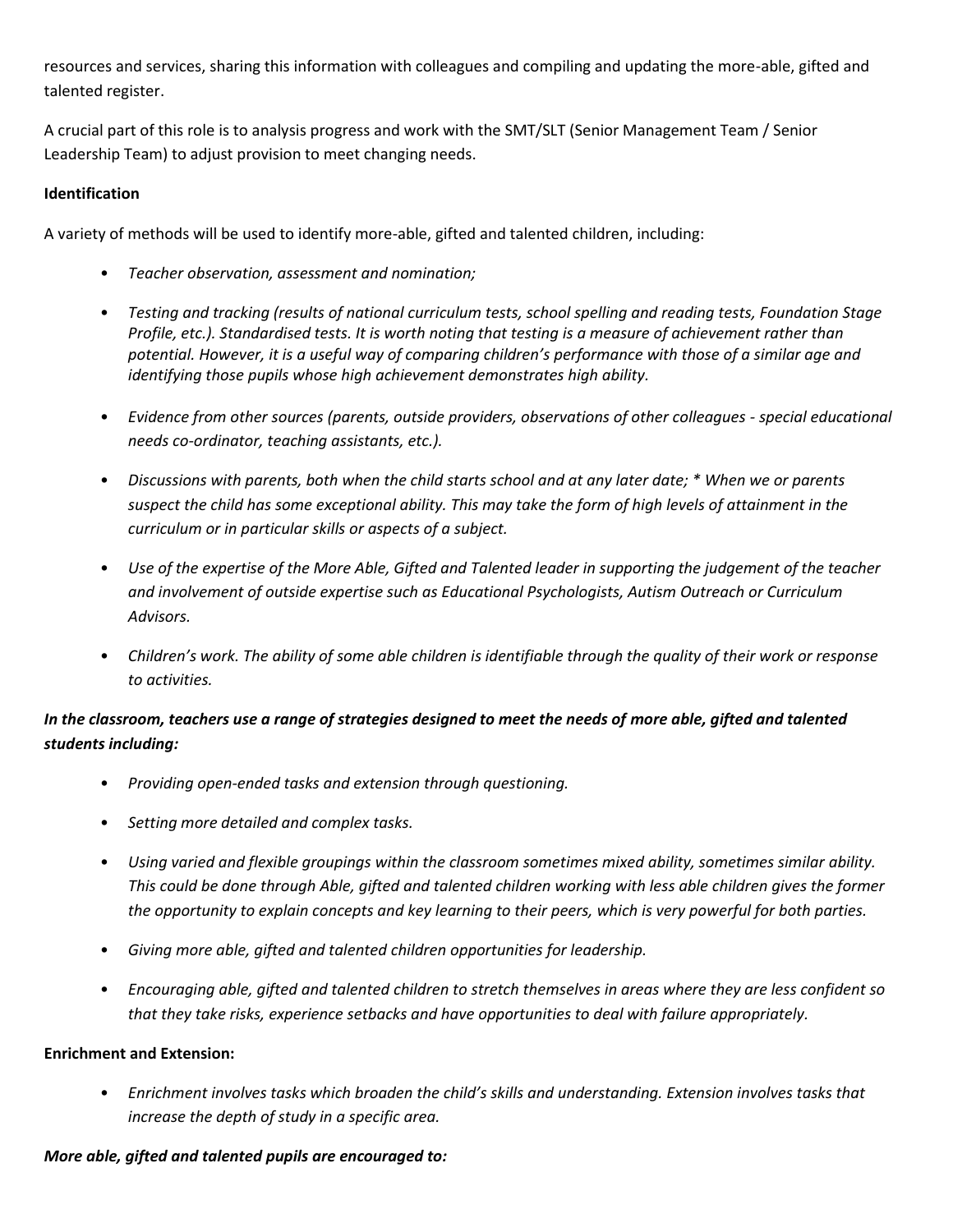- *Use their initiative.*
- *Formulate questions.*
- *Solve problems.*
- *Seek alternative answers.*
- *Make judgements based on confidence in their own abilities.*
- *Develop and use all relevant skills.*
- *Attending activity days and master classes, organised locally by the school or the Local Authority.*
- *Take part in day and residential visits.*

#### **Monitoring pupil progress**

#### **The role of the class teacher is to:**

- *Plan lessons that will motivate, challenge and extend the more able, gifted and talented pupils in their class.*
- *Record extension tasks clearly on planning.*
- *Ensure marking and feedback is appropriate for each child's ability.*
- *Monitor pupil progress formally and informally on a daily basis and through termly Pupil Progress Meetings.*
- *Review pupil progress termly and report to parents at parent meetings.*

#### **The role of the More Able, Gifted and Talented Leader is to:**

- *Monitor the ongoing progress of all pupils identified as more able, gifted or talented.*
- *Compile the More able, Gifted and Talented register.*
- *Liaise with the Local Authority More able, Gifted and Talented curriculum team.*
- *Attend Able, Gifted and Talented network meetings.*
- *Encourage extension and enrichment activities, including extension English groups, themed days, themed weeks etc.*
- *Liaise with parents to promote extra-curricular extension/enrichment activities.*
- *Support staff and work alongside subject leaders to promote higher level learning possibilities across the school.*

#### **Monitoring and Evaluation**

Provision for more able, gifted and talented pupils will be a regular part of the school's monitoring of teaching and learning. The more able, gifted and talented leader will review the progress of pupils identified on the higher attainers register termly.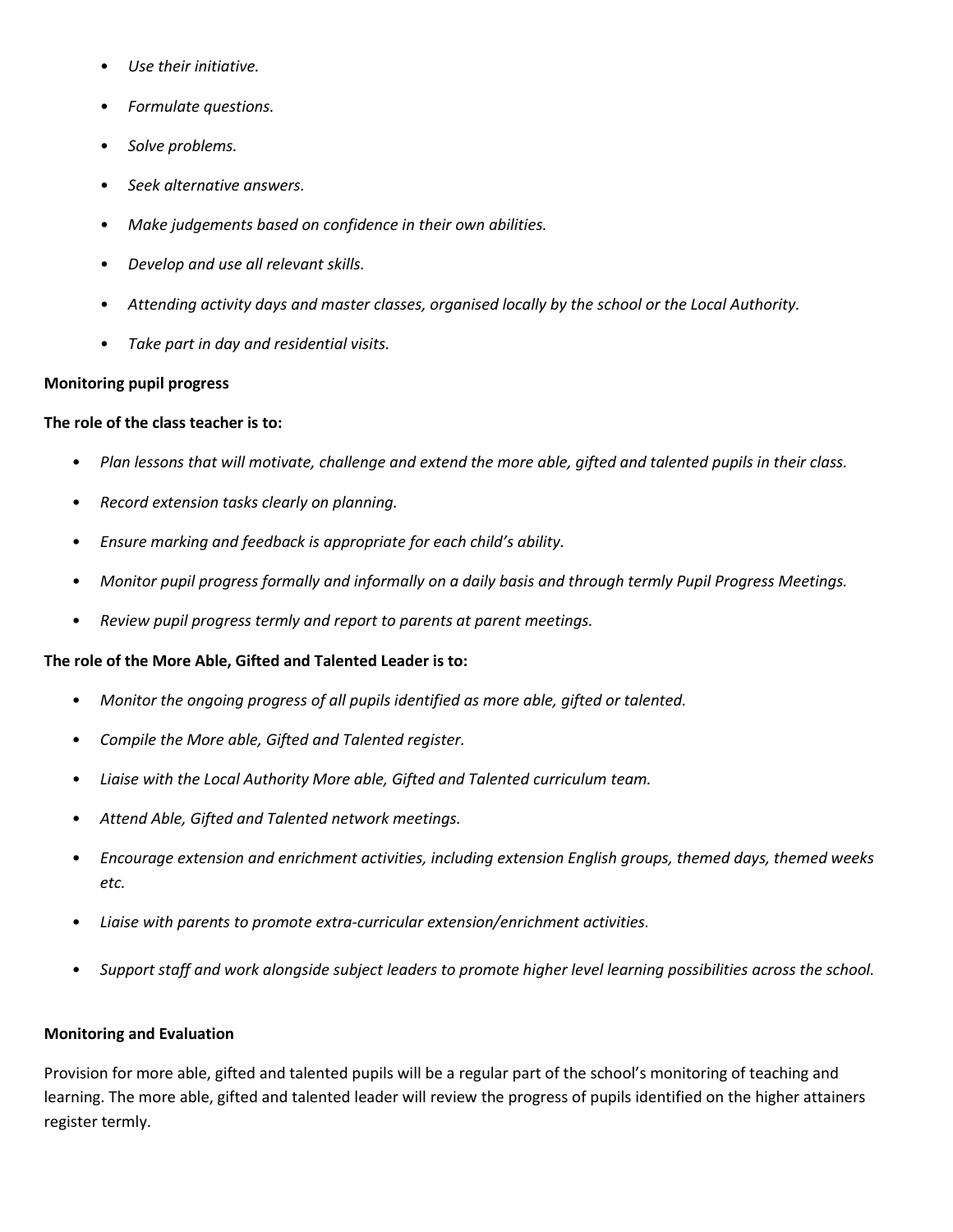# **Transition**

On transition, all relevant pupil information will be passed on to the receiving teacher or setting. Information on identification, assessment and individual attainment and achievement will be recorded and shared to ensure continuity and progression in curriculum provision.

### **Process for Development and Review**

This policy will be reviewed in accordance with our programme of policy review and as part of our annual review for the School Development Plan and in line with the school's teaching and learning policy.